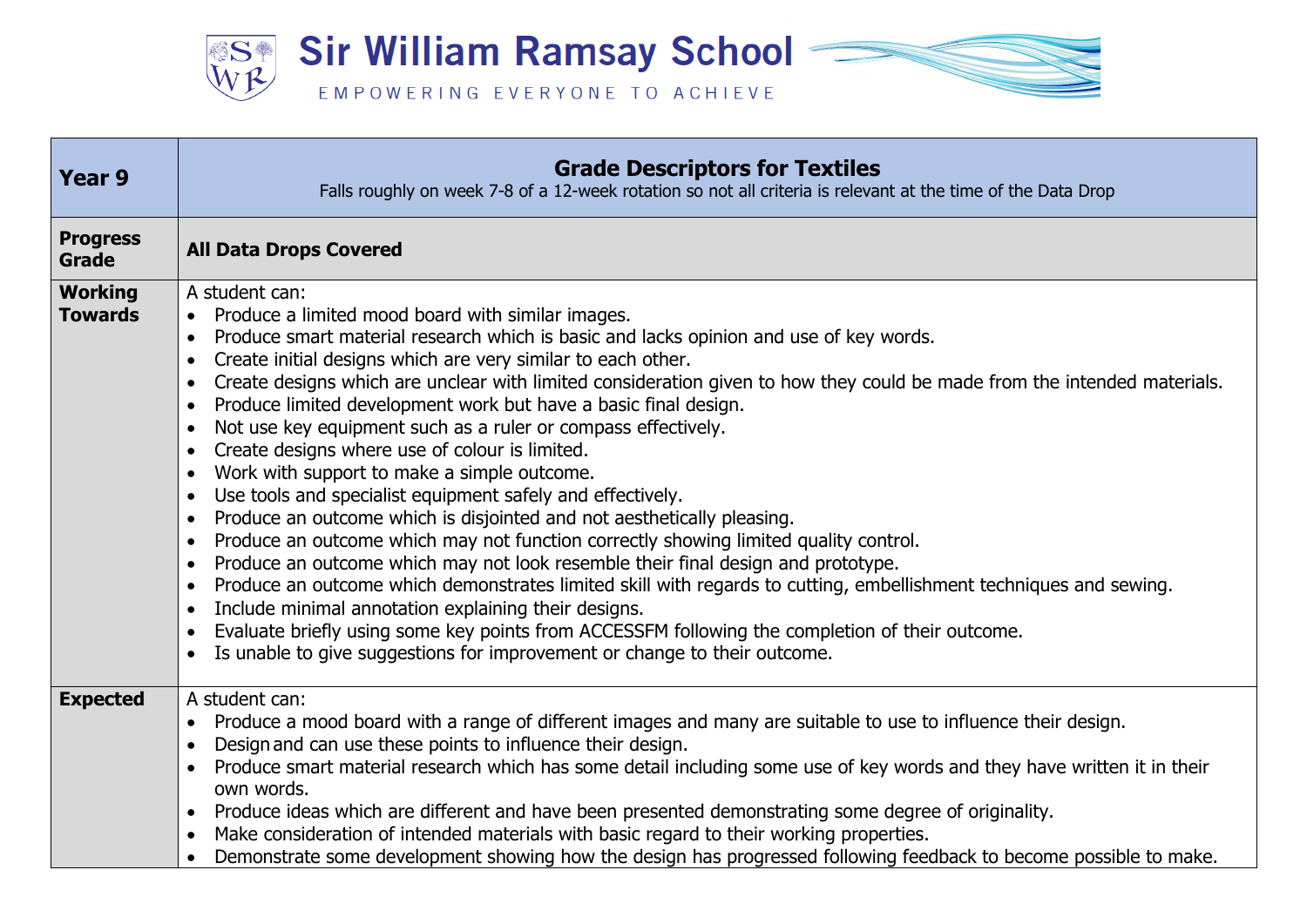|              | Model the final design using appropriate materials to create a basic visual representation.                                          |
|--------------|--------------------------------------------------------------------------------------------------------------------------------------|
|              | Use key equipment such as a ruler in where appropriate.<br>$\bullet$                                                                 |
|              | Create designs where use of colour is clear.<br>$\bullet$                                                                            |
|              | Work with support to make an outcome with some evidence of accuracy.<br>$\bullet$                                                    |
|              | Consistently use appropriate tools and specialist equipment safely and effectively.<br>$\bullet$                                     |
|              | Produce an outcome that either has a clear design and structure or may be random in places but the composition is still<br>$\bullet$ |
|              | pleasing.                                                                                                                            |
|              | Produce an outcome which does function correctly showing consideration of quality control.<br>$\bullet$                              |
|              | Produce an outcome does look like their final design.<br>$\bullet$                                                                   |
|              | Produce an outcome demonstrates skill with regards to cutting, embellishment techniques and sewing.<br>$\bullet$                     |
|              | Complete annotations explaining their designs throughout the design stage.<br>$\bullet$                                              |
|              | Evaluate in full sentences using all key points from ACCESSFM following the completion of their final outcome.<br>$\bullet$          |
|              | Give one or two suggestions for improvement or changes to their final outcome.<br>$\bullet$                                          |
|              |                                                                                                                                      |
| <b>Above</b> | A student can:                                                                                                                       |
|              | Produce a mood board with a wide range of different images and they have explained how they may influence their design.<br>$\bullet$ |
|              | Produce smart material research which is detailed including regular use of key words and they have written it in their own           |
|              | words.                                                                                                                               |
|              | Produce ideas which have been clearly presented with some degree of creativity and flair.<br>$\bullet$                               |
|              | Consider use of intended materials regarding their working properties as well as ethical issues associated with this.<br>$\bullet$   |
|              | Demonstrate clear development showing how the design has progressed in multiple ways following feedback to become<br>$\bullet$       |
|              | complex but still possible to make.                                                                                                  |
|              | Model the final design using appropriate materials with a degree of skill.                                                           |
|              | $\bullet$                                                                                                                            |
|              | Use key equipment such as a ruler, compass and flexi curves at all times.<br>$\bullet$                                               |
|              | Create designs where use of colour is clear.<br>$\bullet$                                                                            |
|              | Work independently to make an outcome with good evidence of accuracy.<br>$\bullet$                                                   |
|              | Consistently use appropriate tools and specialist equipment safely and effectively.<br>$\bullet$                                     |
|              | Produce an outcome which is structured and has a clear themed design.<br>$\bullet$                                                   |
|              | Produce an outcome which does function correctly showing consideration of quality control.<br>$\bullet$                              |
|              | Produce an outcome which clearly resembles their final design.                                                                       |
|              | Produce an outcome which demonstrates a good level of skill with regards measuring, pattern making, cutting,<br>$\bullet$            |
|              | embellishment techniques and sewing.                                                                                                 |
|              | Complete detailed annotations making full use of key words explaining their designs throughout the design stage.<br>$\bullet$        |
|              | Evaluate in detailed full sentences using all key points from ACCESSFM following the completion of their final outcome.<br>$\bullet$ |
|              | Give one or two suggestions for improvement or changes to their final outcome which have been justified and sketched to<br>$\bullet$ |
|              | enable further understanding of the points being suggested.                                                                          |
|              |                                                                                                                                      |